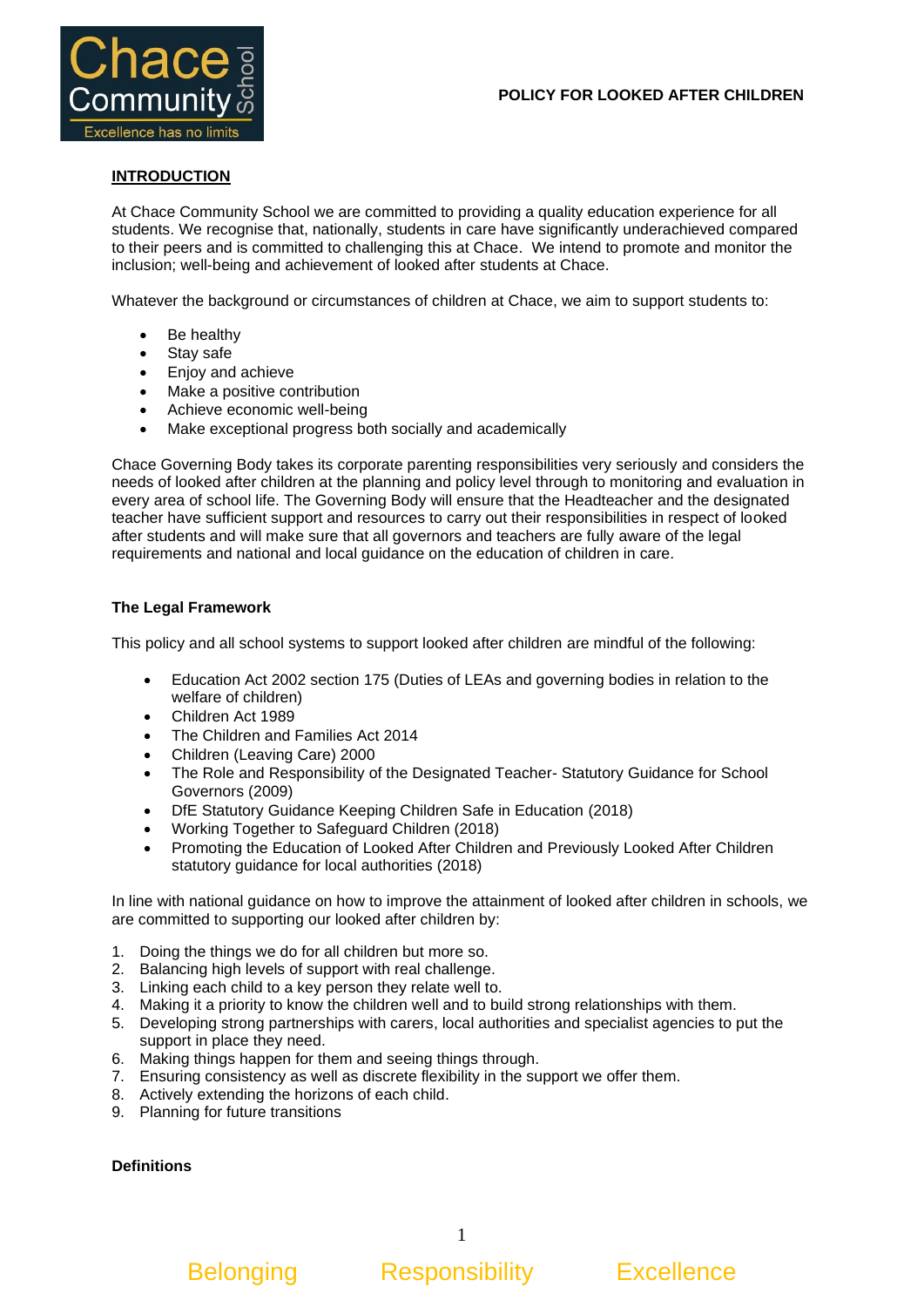For the purposes of this policy a child 'looked after by a local authority' is one who is looked after within the meaning of section 22 of the Children Act 1989 or Part 6 of the Social Services and Wellbeing (Wales) Act 2014.

A previously looked after child is one who is no longer looked after in England and Wales because s/he is the subject of an adoption, special guardianship or child arrangements order which includes arrangements relating to with whom the child is to live, or when the child is to live with any person, or has been adopted from 'state care' outside England and Wales.

A child is in 'state care' outside of England and Wales if s/he is in care of or accommodated by a public authority, a religious organisation or any other organisation the sole or main purpose of which is to benefit society.

Chace Community School recognises that 'Looked After Children' and 'Previously Looked After Children' may have very specific needs and may be coping with trauma, abuse or rejection, and are likely to experience personal distress and uncertainty.

## **Roles and Responsibilities Supporting the Designated Teacher**

### The Headteacher

Every school must have a Designated Teacher for Looked After Children (LAC) and Previously Looked After Children (PLAC). The Headteacher must ensure:

- an appropriate person is identified quickly should the Designated Teacher leave the school or take sick leave
- that procedures are in place to monitor the admission, progress, attendance and any exclusions of LAC and PLAC and take action where progress, conduct or attendance is below expectations.
- report on the progress, attendance and conduct of LAC and PLAC to all parties involved.
- that staff in school receive relevant training and are aware of their responsibilities under this policy and related guidance.

# The Governing Body

The Governing Body will support the designated teacher in their leadership role helping staff to understand the things that can affect how looked after children learn and achieve and to champion the attainment of individual looked after children by

- Contributing to the development and review of whole school policies to make sure they do not put LAC or PLAC students at a disadvantage.
- Making sure that there are effective and well-understood procedures in place to support individual LAC and PLAC student's learning.
- Promoting a culture in which LAC and PLAC students believe they can achieve highly and feel they can discuss their progress and be involved in setting their own targets.
- Maintaining an overview of the needs and progress of looked after students, including making sure the schools makes full use of data to monitor individual progress.
- Co-ordinating and advocating for any additional support and making sure looked after children are prioritised when selecting students who would benefit from one-to-one tuition.
- Working closely with Special Educational Needs staff to ensure early assessment if a pupil is experiencing difficulties, and arranging urgent meetings if he/she is at risk of exclusion.
- Promoting good home-school links with the child's carer about how they can support his/her progress.
- Having lead responsibility for development and implementation of the child's Personal Education Plan (PEP) within the school, in partnership with others.
- Being or helping identify someone in the school to act as a key contact for each looked after child/young person, who they trust and can talk to. This need not be the designated teacher, or indeed a member of teaching staff at all, but should take account of the wishes of the child.
- Helping looked after students to make informed option choices for their abilities, aspirations and interests and making sure they have the support they need to do as well as possible in the exams.

# Belonging Responsibility Excellence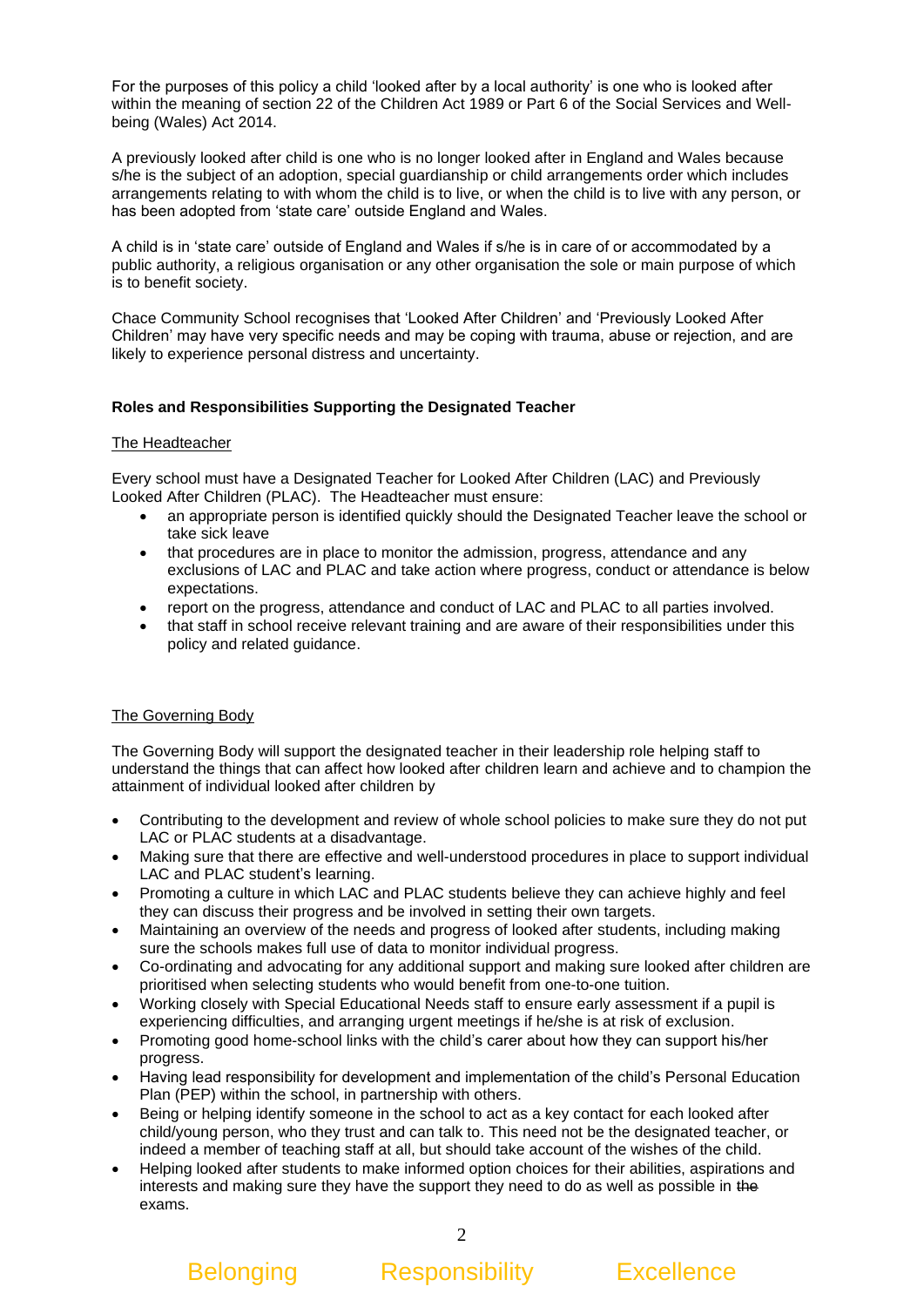- Contributing to decisions relating to the use of Personal Education Allowances (PEAs), allocated by the local authority to students who are identified as falling behind their peers.
- Monitoring attendance of looked after students
- Ensuring confidentiality for students, sharing personal information only on a need-to-know basis.

The designated teacher's responsibilities begin with the admission of the pupil to school, ensuring that the child and carer are welcomed and that a smooth induction is achieved, especially if admission is other than at normal admission times (i.e. term-time admissions [TTAs] when settling into school might be more difficult.).

# **Designated teachers and Personal Education Plans (PEPs)**

Government Guidance says that the Designated Teacher should be "someone with sufficient authority to make things happen, who should be an advocate for LAC and PLAC assessing services and support, and ensuring that the school shares and supports high expectations for them." It is strongly recommended that this person should be a member of the Senior Leadership Team.

Our Designated Teacher will:

- Ensure a welcome and smooth induction for the child and their carer, using the Personal Education Plan to plan for that transition in consultation with the child's social worker.
- Ensure that a Personal Education Plan is completed with the child, the social worker, the foster carer and any other relevant people, at least two weeks before the Care Plan reviews.
- Ensure that each LAC and PLAC has an identified member of staff that they can talk to. This need not be the Designated Teacher, but should be based on the child's own wishes.
- Track academic progress and target support appropriately.
- Co-ordinate any support for the LAC and PLAC that is necessary within school.
- Ensure confidentiality for individual pupils, sharing personal information on a need to know basis.
- Encourage LAC and PLAC to join in extra-curricular activities and out of school learning.
- Ensure, as far as possible, attendance at planning and review meetings.
- Act as an advisor to staff and Governors, raising their awareness of the needs of LAC and PLAC.
- Set up timely meetings with relevant parties where the pupil is experiencing difficulties in school or is at risk of exclusion.
- Ensure the speedy transfer of information between individuals, agencies and if the pupil changes school – to a new school.
- Be pro-active in supporting transition and planning when moving to a new phase in education.
- Track academic progress and target support appropriately.
- Promote inclusion in all areas of school life.
- Be aware that 60% of LAC and PLAC say they are bullied, so will actively monitor and prevent bullying in school by raising awareness through the school's anti-bullying policy.
- Ensure that attendance is monitored.

# **The Role of the Governing Body**

The Governing Body will ensure a suitable designated teacher for looked after students is in place and will consider reports from him/her annually at Teaching and Learning Committee*.* They also:

- Make sure the designated teacher is a member of teaching staff with the right levels of seniority, experience and status to provide leadership, training and advice to others.
- Work with the head teacher to make sure the designated teacher has the opportunity to acquire and keep up-to-date the necessary skills, knowledge and training to respond to the teaching and learning needs of looked after children.
- Maintain an oversight of how well the role is working and monitor the progress of students in care
- Receive a report annually from the designated teacher. This should highlight:
	- $\circ$  Any workload issues arising as a result of the number of children looked after on the role.
	- o Levels of progress made by looked after children in relation to all children (including educational, social and emotional progress).
	- o Whether the pattern of attendance and exclusions for looked after children is different to that of all children.
	- o Any process or planning issues arising from Personal Education Plans.

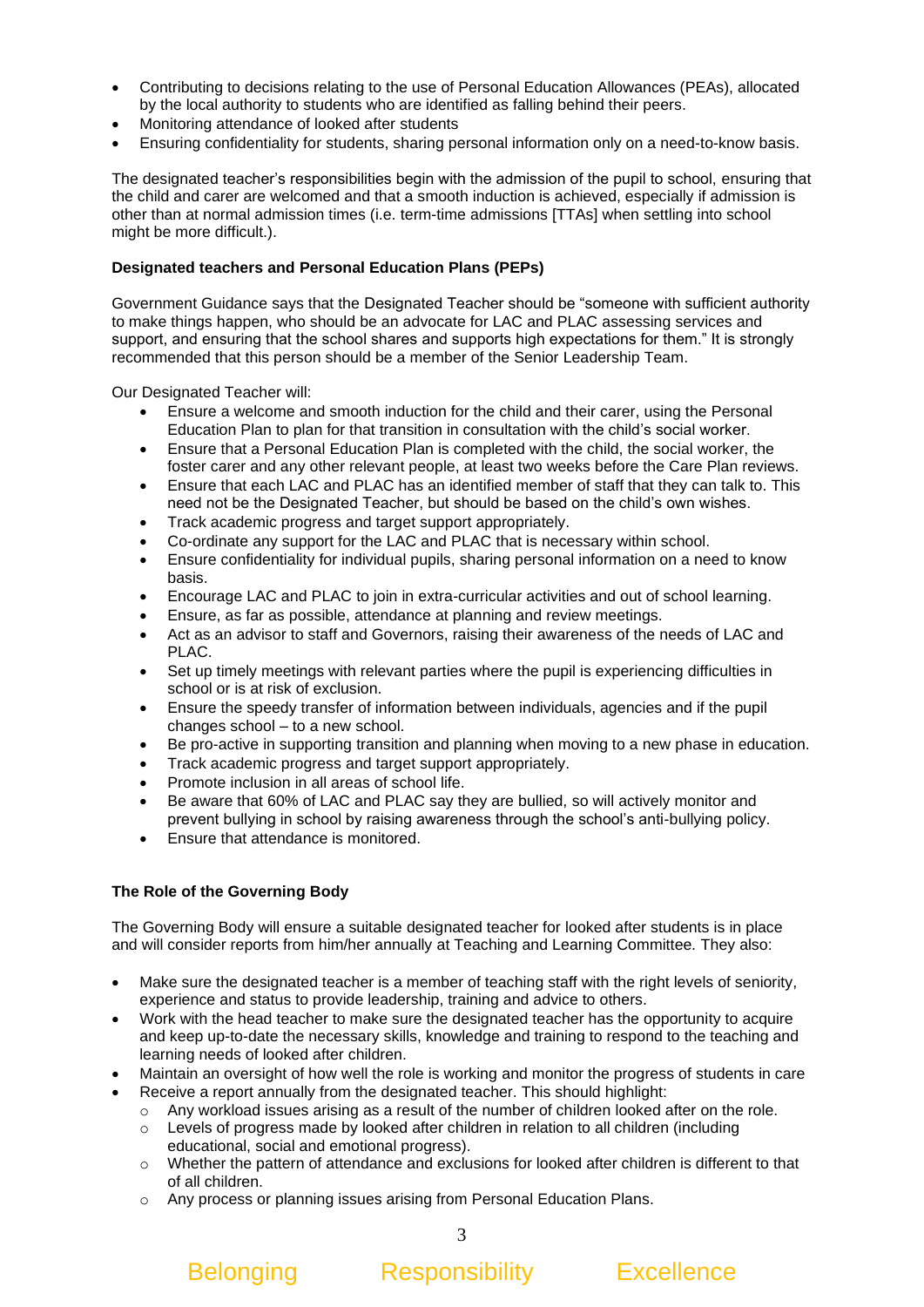- $\circ$  Whether any looked after children are identified as gifted and talented and how those needs are being met.
- o Whether any have special educational needs (SEN) and whether those needs are being met
- $\circ$  How the teaching and learning needs of looked after children are reflected in school development plans and are being met.
- o What training the designated teacher has had to enable them to impart knowledge and understanding about the education and well-being of looked after children to other staff.
- o What work with partners such as the local authority has taken place.
- $\circ$  The impact of any of the school's policies (e.g. on charging for educational visits or extended school activity) on looked after children.

The report will not mention children by name, to protect their confidentiality. Consider this report and what needs to be done to respond to any issues raised in the report.

Governors ensure that all staff are made aware of the additional needs of looked after students, and are given some understanding of the reasons that children and young people are taken into the care of the local authority. Given sufficient understanding and support, every member of staff will be encouraged to:

- Have high expectations for the educational and personal achievement of looked after students
- Ensure that all students in care are supported sensitively, respecting confidentiality and responding positively to a pupil's request to be the named member of staff
- Respond promptly to the designated teacher's requests for information
- Promote the self-esteem and success of looked after students and work towards increased stability for them, ensuring that no child in care is stigmatised in any way.

The Governing Body makes sure all governors maintain an up-to-date knowledge and understanding of looked after children's needs, through commitment to induction and on-going training as necessary.

They appoint a Governor for looked after students who will fulfil a reporting role within the governing body, liaising with the designated teacher to secure information regarding the number of looked after students in school (if any) and statistical information relating to their attendance, attainment and fixed term and permanent exclusions. They will make sure the governing body receives the regular reports on the attainment and wellbeing of these children. This information and any other details about students will be collected and reported in ways that preserve anonymity and respect the confidentiality of the students concerned.

*The Nominated Governor will also ensure that the school's other policies and procedures give looked after students' appropriate priority in respect of:* 

- *Admission to school*
- **National Curriculum entitlement and entry to public examinations**
- *Stringent target setting*
- *Additional educational support where appropriate, including Personal Education Allowances*
- *Extra curricular activities*
- *Work experience and careers quidance*

*The Nominated Governor will commit to attending training to keep their knowledge and understanding up-to-date, to identifying the training needs of the governing body in relation to looked after children and to encouraging attendance on training programmes*.

# **Procedures for Monitoring and Evaluation**

This policy is monitored continually and evaluated every two years in response to such factors as:

- changes in the legislative framework;
- changing local social and demographic needs and circumstances;
- changes in school personnel:

This policy supports and should be read in conjunction with the school's Single Equalities Policy, Additional Educational Needs Policy and the LA Admissions Policy.

The policy is monitored and reviewed every two years by SLT and Governors through the Governors' Teaching and Learning Committee.